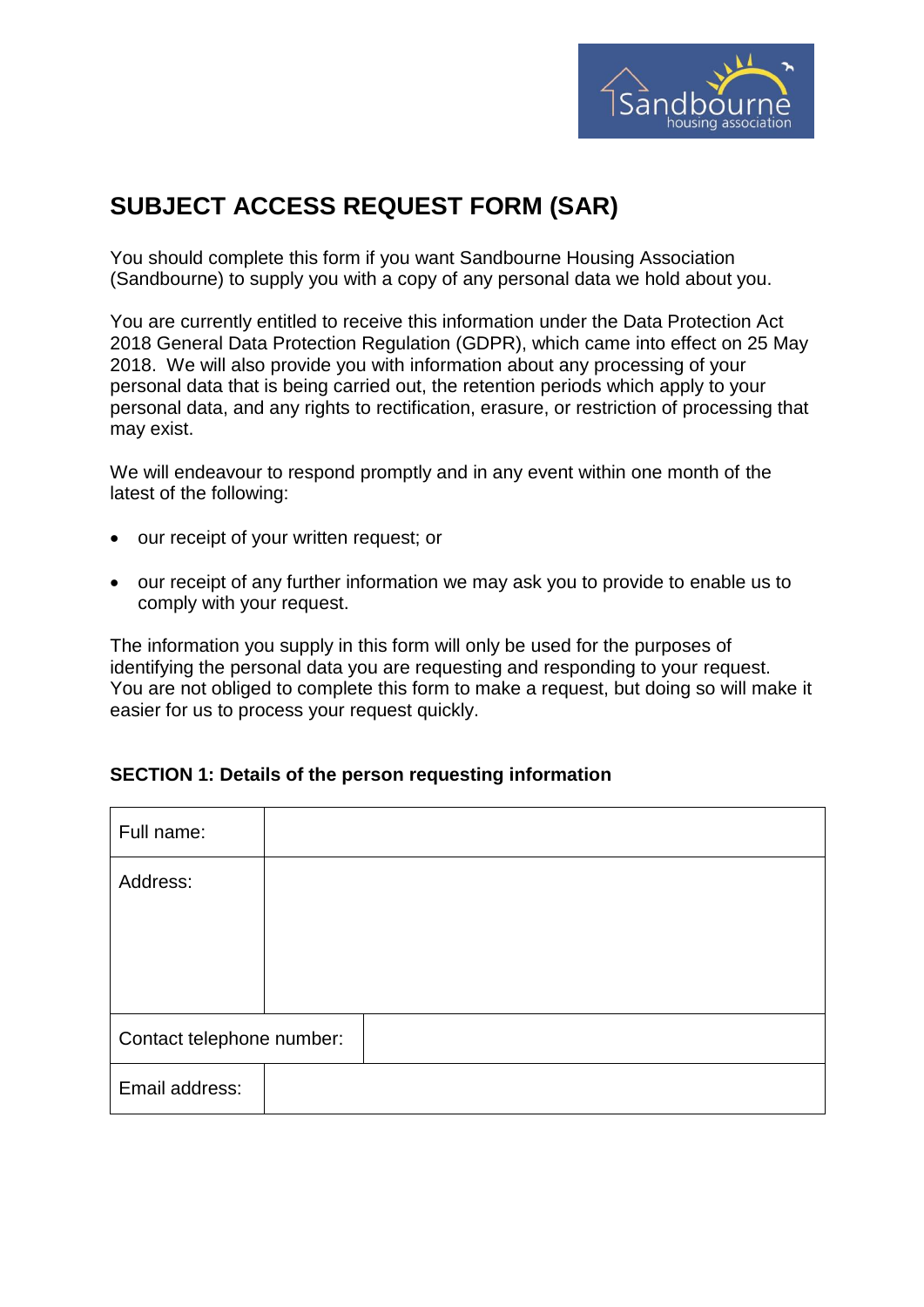# **SECTION 2: Are you the data subject?**

Please tick the appropriate box and read the instructions which follow it.

**□ YES**: I am the data subject. I enclose proof of my identity (see below).

# **(please go to section 4)**

**□ NO**: I am acting on behalf of the data subject. I have enclosed the data subject's written authority and proof of the data subject's identity and my own identity (see below).

# **(please go to section 3)**

To ensure we are releasing data to the right person we require you to provide us with proof of your identity and of your address. Please supply us with a photocopy or scanned image (do not send the originals) of one of both of the following:

# **1. Proof of Identity**

Passport, photo driving licence, national identity card, birth certificate.

#### **2. Proof of Address**

Utility bill, bank statement, credit card statement (no more than 3 months' old); current driving licence; current TV licence; local authority tax bill, HMRC tax document (no more than one year old).

If we are not satisfied you are who you claim to be, we reserve the right to refuse to grant your request.

# **SECTION 3: Details of the data subject** (if different from Section 1)

| Full name:                |  |  |  |
|---------------------------|--|--|--|
| Address:                  |  |  |  |
|                           |  |  |  |
|                           |  |  |  |
|                           |  |  |  |
| Contact telephone number: |  |  |  |
| Email address:            |  |  |  |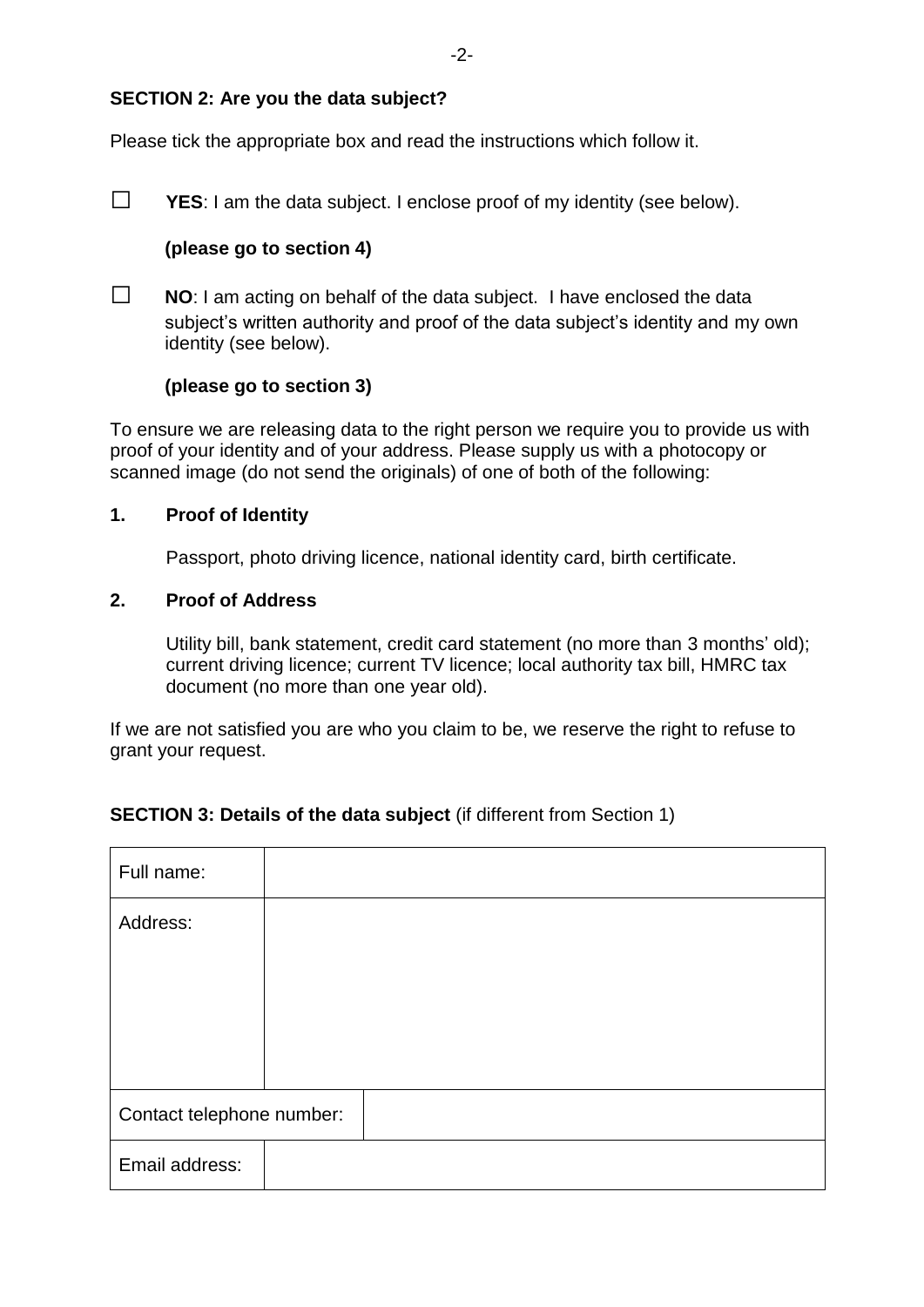# **SECTION 4: What information are you seeking?**

Please describe the information you are seeking. Please provide any relevant details you think will help us to identify the information you require.

Please note that if the information you request reveals details directly or indirectly about another person we will have to seek the consent of that person before we can let you see that information. In certain circumstances, where disclosure would adversely affect the rights and freedoms of others, we may not be able to disclose the information to you, in which case you will be informed promptly and given full reasons for that decision.

While in most cases we will be happy to provide you with copies of the information you request, we nevertheless reserve the right, in accordance with Section 8(2) of the DPA, not to provide you with copies of information requested if to do so would take "disproportionate effort", or in accordance with Article 12 of the GDPR to charge a fee or refuse the request if it is considered to be "manifestly unfounded or excessive"**.** However, we will make every effort to provide you with a satisfactory form of access or summary of information if suitable.